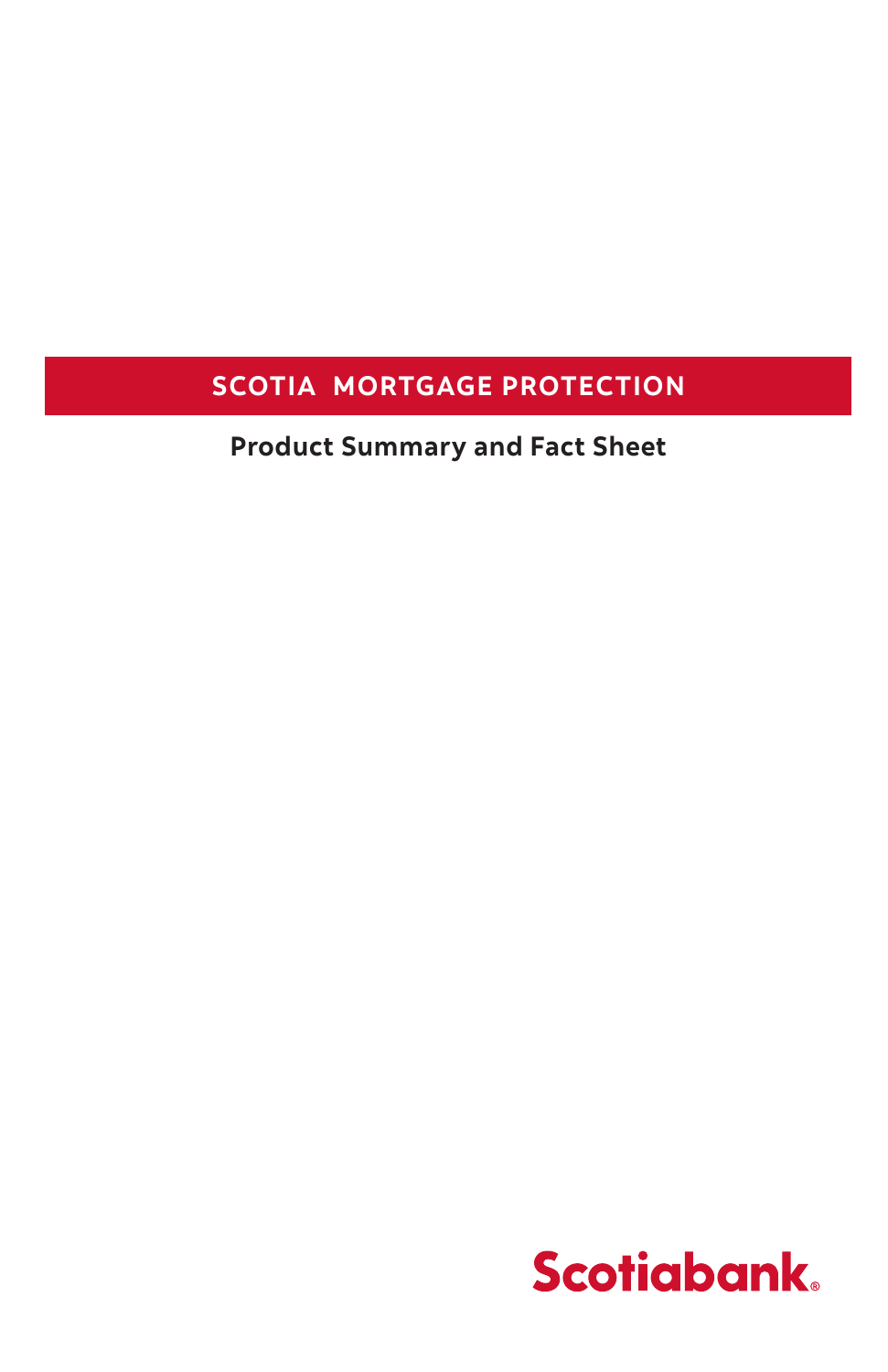| v<br>ERS<br>┍<br>īΞ<br>щ<br>DES<br>5 |  |
|--------------------------------------|--|
|                                      |  |
|                                      |  |

It does not relieve the insurer or the distributor of their obligations to you. It does not relieve the insurer or the distributor of their obligations to you. The purpose of this fact sheet is to inform you of your rights. The purpose of this fact sheet is to inform you of your rights.

 $\mathcal{L}_{\mathcal{A}}$ 

# LET'S TALK INSURANCE! **LET'S TALK INSURANCE!** It does not relieve the insurer or the distributor of their obligations to you.

**L**<br>Nova Scotia (Scotiabank) The Bank of Nova Scotia (Scotiabank) The Bank of Nova Scotia (Scotiabank) Name of distributor: Name of distributo

The Canada Life Assurance Company (Canada Life) e Canada Life Assurance Company (Canada Life) Name of insurer: Name of insurer:

Scotia Mortgage Protection Scotia Mortgage Protection  $\mathcal{L} = \mathcal{L}$ Name of insurance product: Name of insurance product:

 $\begin{array}{c} \bullet \\ \bullet \\ \bullet \end{array}$ 



# Scotia Mortgage Protection IT'S YOUR CHOICE **IT'S YOUR CHOICE** Name of insurance product:

- You are never required to purchase insurance: **You are never required to** purchase insurance: IT'S YOUR LAY'S YOUR CHOICE AND INTERNATIONAL CHOICE IS A VIOLENCE OF THE **CHOICE** 
	- that is offered by your distributor; that is offered by your distributor;
- **Trom a person who is assigned to vour or** from a person who is assigned to you; or from a person who is assigned to you; or
- to obtain a better interest rate or any other benefit. to obtain a better interest rate or

Even if you are required to be insured, you do not have to purchase the insurance that<br>is being offered. You can choose your insurance product and your insurer. Even if you are required to be insured, **you do not have to** purchase the insurance that is being offered. **You can choose** your insurance product and your insurer. if you are required to be insured, you do



# To choose the insurance product that's right for you, we recommend that you read the summary that describes the insurance product and the insurance product and the properties of the properties of the provided to you. The insurance provided to you. In the insurance provided to you. In the insurance provided to you. HOW TO CHOOSE **HOW TO CHOOSE**

To choose the insurance product that's right for you, we recommend that you read the summary To choose the insurance product that's right for you, we recommend that you read the summary that describes the insurance product and that must be provided to you. that describes the insurance product and that must be provided to you. **that describes the insurance product and that m** 



A portion of the amount you pay for the insurance will be paid to the distributor as remuneration. A portion of the amount you pay for the insurance will be paid to the distributor as remuneration. The distributor **must** tell you when the remuneration exceeds 30% of that amount. The distributor must tell you when the remuneration exceeds 30% of that amount. The distributor must tell you



The Act allows you to rescind an insurance contract, at no cost, within 10 days after the purchase of your The Act allows you to rescind an insurance contract, **at no cost**, within 10 days after the purchase of your insurance. However, the insurer may grant you a longer period of time. After that time, fees may apply if<br>you cancel the insurance. Ask your distributor about the period of time granted to cancel it at no cost. insurance. However, the insurer may grant you a longer period of time. After that time, fees may apply if you cancel the insurance. **Ask** your distributor about the period of time granted to cancel it **at no cost**. you cancel the insurance. **Ask** your distributor about the period of time granted to cancel it **at no cost**.

If the cost of the insurance is added to the financing amount and you cancel the insurance, your monthly financing payments might not change. Instead, the refund could be used to shorten the financing **The can provide you with unbiased, objective information.**  period. Ask your distributor for details. **period. Ask your distributor for details**. **period. Ask your distributor for details**.

The *Autorité des marchés financiers* can provide you with unbiased, objective information. The *Autorité des marchés financiers* can provide you with unbiased, objective information.<br>Visit <u>www.lautorite.qc.ca</u> or call the AMF at 1-877-525-0337. Visit www.lautorite.qc.ca or call the AMF at 1-877-525-0337. Reserved for use by the insurer:

Reserved for use by the insurer: Reserved for use by the insurer: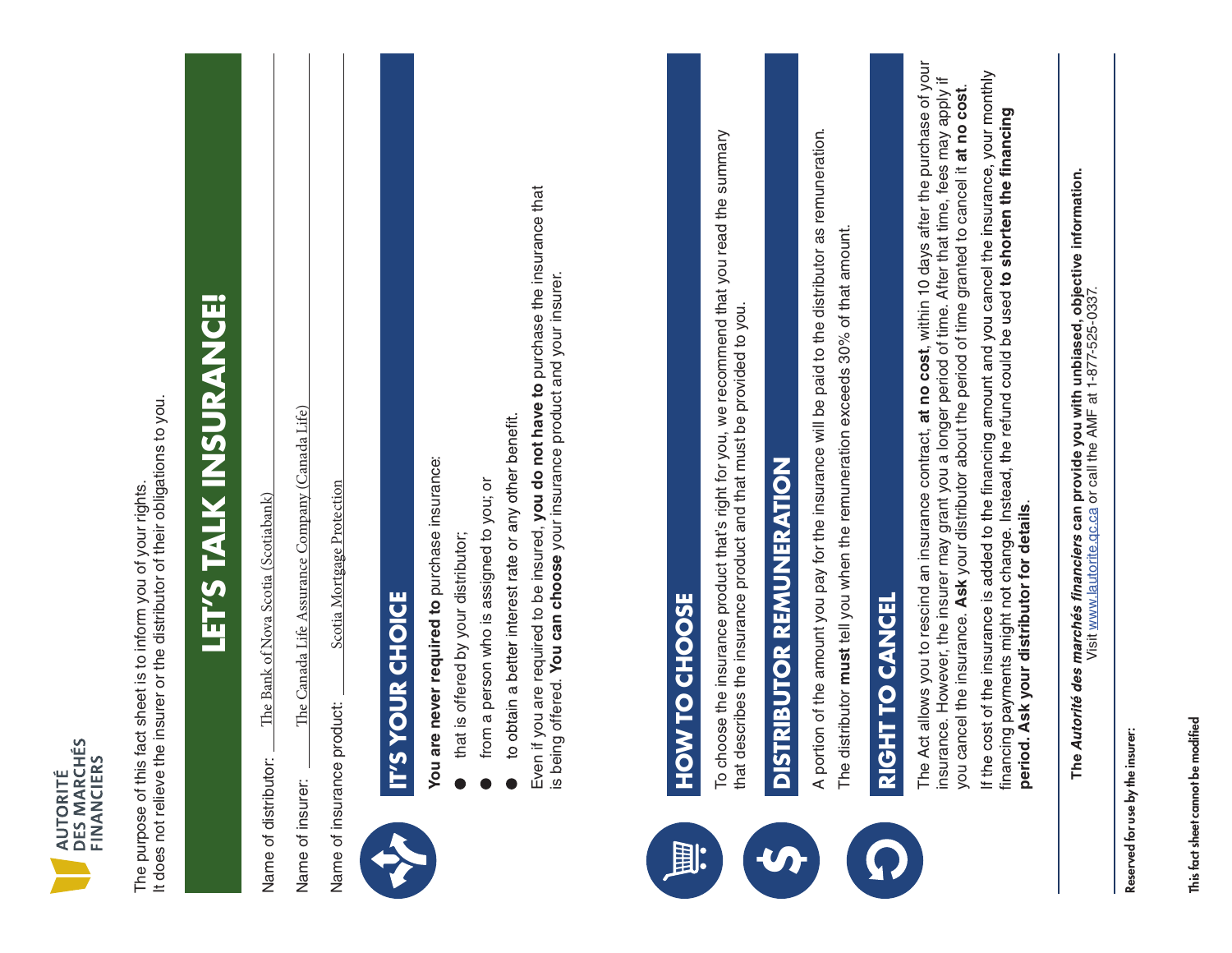| How your Critical Illness insurance premium payment is calculated 14 |  |
|----------------------------------------------------------------------|--|
|                                                                      |  |
|                                                                      |  |
|                                                                      |  |
|                                                                      |  |
|                                                                      |  |
|                                                                      |  |
|                                                                      |  |
|                                                                      |  |
|                                                                      |  |
|                                                                      |  |
|                                                                      |  |
|                                                                      |  |
|                                                                      |  |
|                                                                      |  |
|                                                                      |  |
|                                                                      |  |
|                                                                      |  |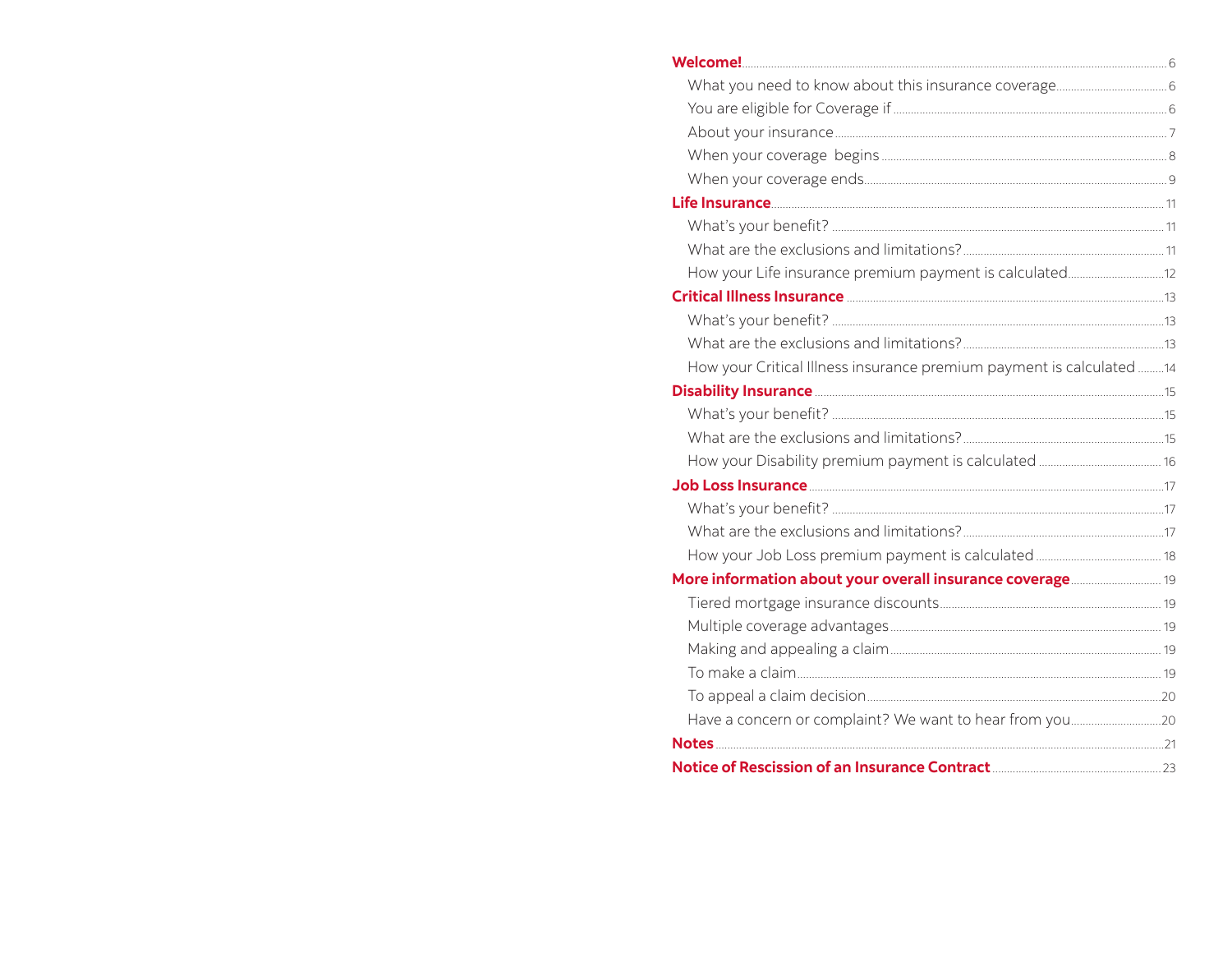# <span id="page-3-0"></span>Welcome!

#### **What you need to know about this insurance coverage:**

Creditor Insurance for Scotiabank Mortgages is optional and offers you coverage on your Scotiabank Mortgage for:

- **›** Life Insurance
- **›** Critical Illness Insurance
- **›** Disability Insurance
- **›** Job Loss Insurance (only offered if you apply for Disability Insurance as well)

**Note:** If you apply for and are approved for both Life and Critical Illness Insurance coverage, then you are eligible for the Terminal Illness benefit.

*The various coverages are all subject to the terms and conditions of the group master policy entered into between Scotiabank, and the insurer, Canada Life. You can request a copy of the group master policy by contacting Canada Life.*

#### **You're eligible for this insurance if on the date of application, you're a Canadian resident (living in Canada for at least 6 months out of the year); are between 18 and 64 years old; and are a borrower, co-borrower or guarantor of an approved Scotiabank Mortgage loan; and:**

- **›** For Disability and Job Loss Insurance: you must be actively working at least 20 hours per week and:
	- **›** a permanent employee or self-employed; or
	- **›** a seasonal employee with a proven work history and capable of performing the regular duties of your job; or
	- **›** if you are on maternity or parental leave, you expect to return to work at least 20 hours a week at the end of your leave.

**Note:** you can still apply for Life Insurance if you are between 65 and 69 years old if you are replacing or refinancing an existing insured Scotiabank Mortgage or obtaining a new mortgage within 90 days of paying off your existing Scotiabank Mortgage if the existing mortgage was insured.

A maximum of **two people** per mortgage loan can be insured on one mortgage account. For more information, please refer to the sample Certificate of Insurance.

**Prior Coverage Recognition:** If you are replacing or re-financing a mortgage and had insurance coverage before re-applying and your application is not approved, your prior Life Insurance coverage may be recognized. For details, please refer to the sample Certificate of Insurance.

#### **When your coverage begins:**

Insurance coverage starts on the latest of the following dates:

- **›** The date Scotiabank receives your signed application:
- **›** The date specified in Canada Life's approval letter, when approval is required: or
- **›** The date you sign the loan agreement.

# About your insurance

#### **Name and address of the insurer:**

The Canada Life Assurance Company ("Canada Life") 330 University Avenue Toronto, ON M5G 1R8

#### **Name and address of the distributor:**

The Bank of Nova Scotia 44 King St. West, Toronto ON M5H 1H1

**Scotia Creditor Insurance Helpline:** 1-855-753-4272

**See a sample Certificate of Insurance on our website:**  Canadalife.com Insurance > > Creditor Insurance > [Guides and summaries](https://www.canadalife.com/insurance/creditor-insurance)

#### **Questions?**

**Call us:** 1-800-387-2671

**Secure email:** creditor\_info@canadalife.com **Canada Life's client number listed in the AMF registry:** 3001870574 **AMF website:** [lautorite.qc.ca](https://lautorite.qc.ca/grand-public)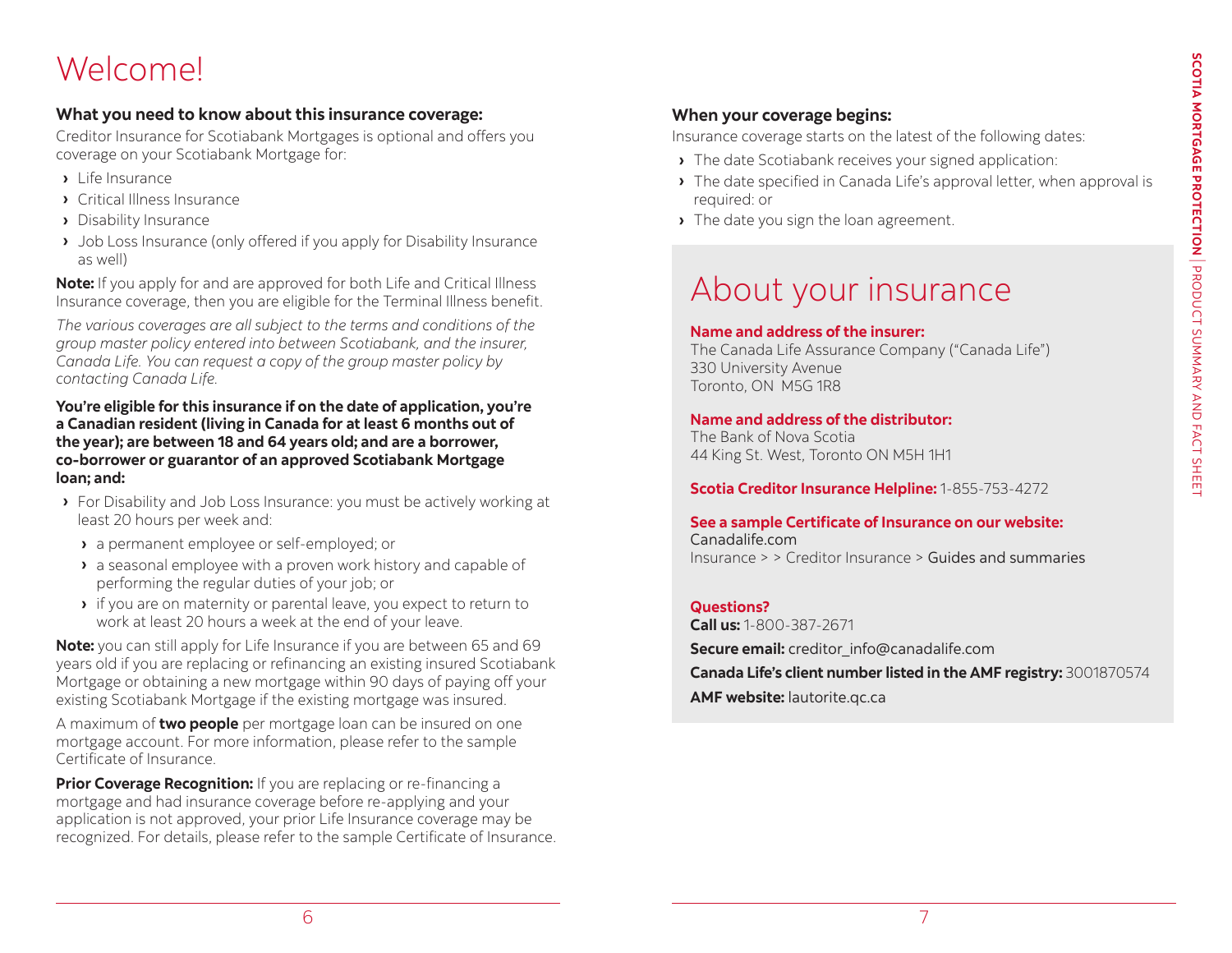#### <span id="page-4-0"></span>**When your coverage begins:**

The effective date of coverage will be confirmed when you receive your Certificate of Insurance and confirmation of your coverage within 30 days of application.

**Automatic approval:** You will be required to complete health questions in your application. If you answer 'No' to ALL applicable health questions in your application then you will be automatically approved and your coverage will start on the date Scotiabank receives your signed and completed application.

**Written approval:** A health assessment may be required if you answered 'Yes' to any of the applicable health questions in the application.

Canada Life will confirm in writing whether your application is approved or declined. For details, please refer to the sample Certificate of Insurance.



If your coverage has been in effect for less than two years, any concealment, misrepresentation or false declaration made in your application, medical evidence connected with your application or any claim may *cancel the coverage and a benefit may not be paid.* 

#### **Cancelling your policy**

If you change your mind about the coverage within **30 days** from the later of: the date your application is approved or the date the funds were advanced to you, we'll issue a full refund of any premium paid. It's like the coverage never started.

You also have a **60-day** grace period for your premium payments. If the premium has not been paid within that period, your coverage is automatically cancelled.

You can cancel your insurance coverage at any time by writing to: Insurance Canada Processing Centre, P.O. Box 1045, Stratford ON, N5A 6W4 or calling 1-855-753-4272, 8:00 a.m. to 8:00 p.m. (ET) Monday to Friday.

Your request must be signed by all borrowers, and guarantors. Your final premium will be adjusted to reflect insurance costs up to and including the date your request is received.

#### **When your coverage ends:**

Your insurance coverage automatically ends on the earliest of the following dates:

- **›** The date you die
- **›** The date when your claim for either Life, Critical Illness or Terminal Illness is approved
- **›** The date Scotiabank receives your request to cancel the insurance
- **›** The date you fully pay off your Scotiabank mortgage loan or refinance it
- **›** The date someone else other than you is responsible for re-paying the mortgage account
- **›** The date Scotiabank writes off your outstanding mortgage balance as uncollectable
- **›** The date your mortgage or insurance premium payments are overdue for 60 consecutive days
- **›** The date the group policy terminates.

For **Life Insurance**, your coverage will automatically end on:

- **›** The date you turn 70 years old
- **›** The date your Life claim is approved

For **Critical Illness Insurance** your coverage will automatically end on:

- **›** The date you turn 65 years old
- **›** The date your Critical Illness claim is approved

For **Disability Insurance** your coverage will automatically end on:

- **›** The date you turn 70 years old.
- **›** The date you reach the maximum benefit of 48 months of Disability benefits per Mortgage account for your lifetime.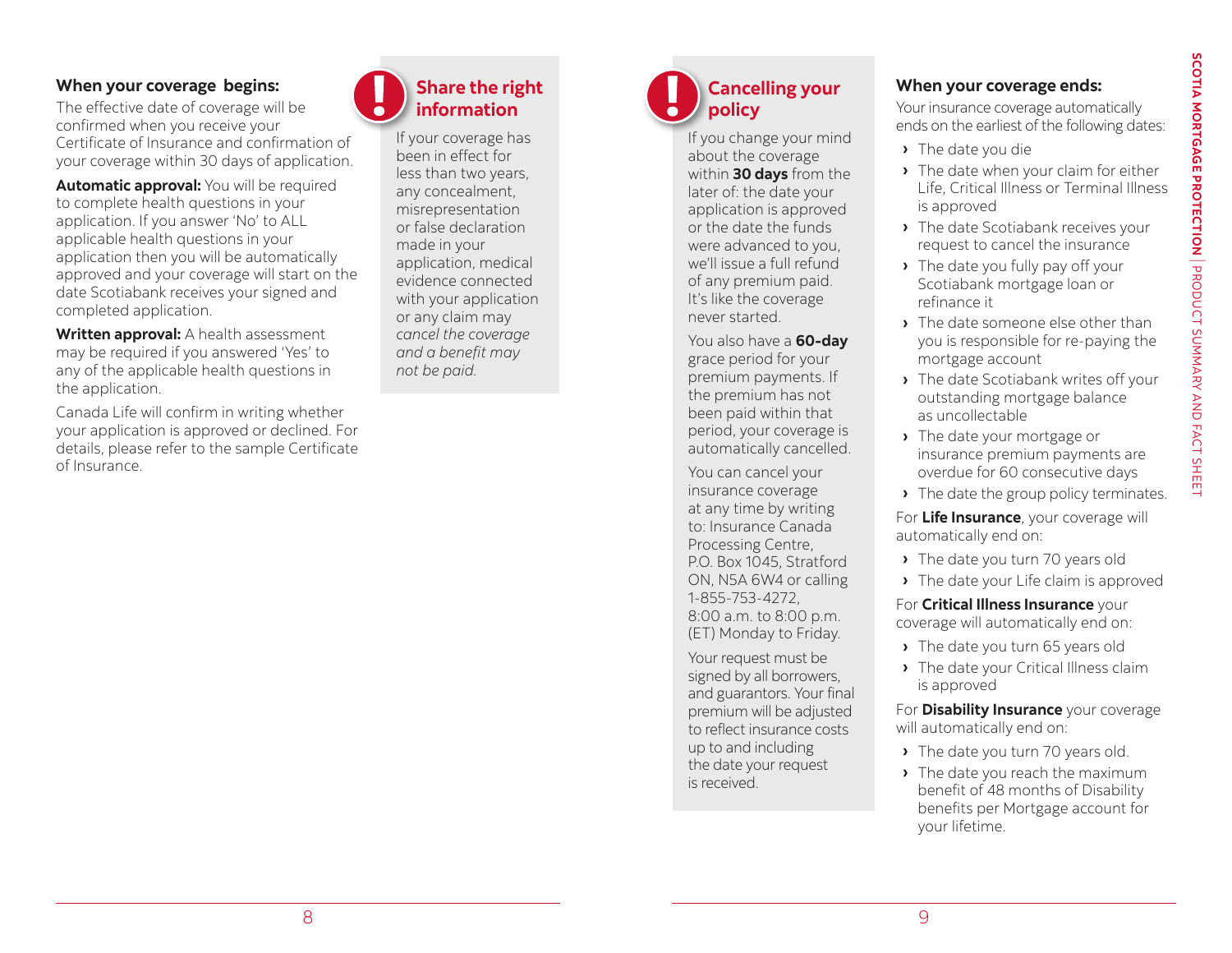<span id="page-5-0"></span>For **Job Loss Insurance** your coverage will automatically end on :

- **›** The date you turn 70 years old.
- **›** The date you reach the maximum benefit of 12 months of Job Loss benefits per Mortgage account for your lifetime.
- **›** The date when your Disability coverage ends

For further details, please refer to the [sample Certificate of Insurance](https://www.canadalife.com/insurance/creditor-insurance.html).

# Life Insurance

You are covered if you die before the age of 70 and meet all terms and conditions of the Certificate of Insurance. For details on terms and conditions, please refer to the section on Life Insurance in the [sample](https://www.canadalife.com/insurance/creditor-insurance/distribution-guide-and-product-summary)  [Certificate of Insurance](https://www.canadalife.com/insurance/creditor-insurance/distribution-guide-and-product-summary).

#### **What's your benefit?**

If you die, Canada Life will pay Scotiabank the outstanding balance(s) of your Scotiabank insured mortgage loan(s) at the date of your death, up to a maximum of \$1,000,000 for all your insured Scotiabank mortgages combined.

**Temporary insurance coverage for Accidental Death Benefit:** If you die because of an injury caused by an accident after submitting and signing your mortgage loan agreement with Scotiabank, but before your application is approved or declined by Canada Life, Canada Life will pay Scotiabank the amount of Insurance that would have been paid had your application been approved, subject to the maximum insurable limit.

**Refinancing of your Mortgage:** Your insurance coverage terminates and you will need to reapply for coverage on the new mortgage. For information on terms and conditions when refinancing your mortgage please refer to the sample Certificate of Insurance.

#### **What are the exclusions and limitations?**

No benefit will be paid if you die because of:

- **›** self-inflicted injury, suicide, or attempted suicide during the first two years from the date your insurance coverage started
- **›** declared or undeclared war unless you are a member of The Canadian Armed Forces or Reserve
- **›** any nuclear, chemical or biological contamination due to terrorism
- **›** direct or indirect participation or attempted participation of a criminal offence
- **›** use of any drugs, poisonous substances, intoxicants or narcotics, unless taken following your physician's instructions
- **›** operation of any motorized vehicle or watercraft while you are impaired by drugs or alcohol

Other limitations and exclusions may apply. Please refer to the sample certificate of insurance for complete information.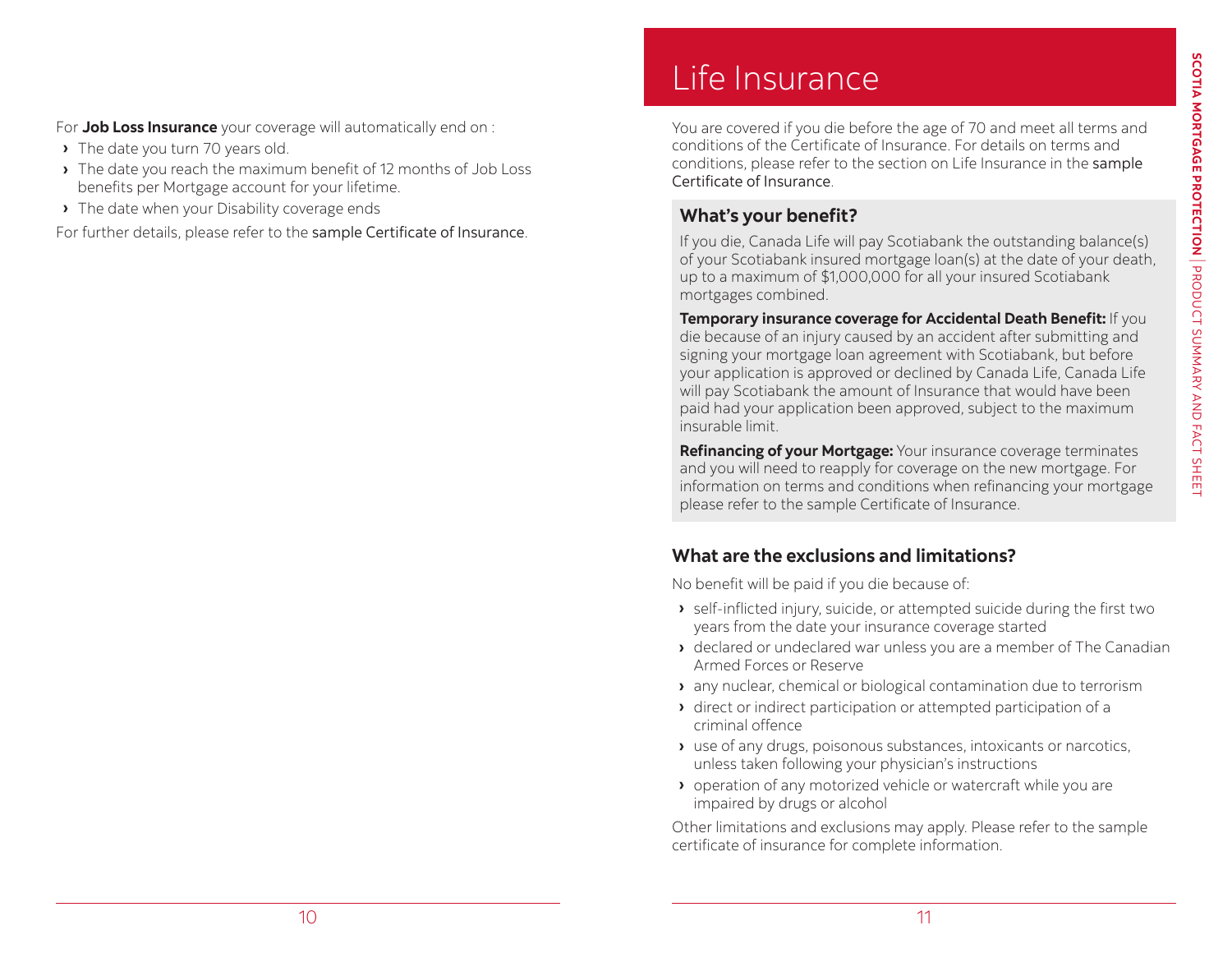#### <span id="page-6-0"></span>**How your Life insurance premium payment is calculated**

Your monthly premium payment will be calculated by:

- **›** Multiplying the amount of your mortgage balance at the time of application (up to maximum of \$1,000,000) by the premium rate shown in the table below, based on your age when you apply;
- **›** Dividing that amount by \$1000; and
- **›** Adding any applicable taxes.

You will only pay a premium on mortgage amounts up to \$1,000,000.

Your monthly payment does not increase as you get older and stays the same for the Life of your mortgage loan, as long as the mortgage amount doesn't increase.

| Age                                                                | 18-30  | 31-35  | $36 - 40$ | 41-45 46-50 51-55 56-60         |        | 61-65 66-69 |        |
|--------------------------------------------------------------------|--------|--------|-----------|---------------------------------|--------|-------------|--------|
| <b>Monthly</b><br><b>Premium</b><br>Rate of<br><b>Each Insured</b> | \$0.14 | \$0.18 |           | $$0.25$ $$0.36$ $$0.47$ $$0.58$ | \$0.77 | \$1.12      | \$1.57 |

# Critical Illness Insurance

You are covered if you are diagnosed with certain types of cancer, heart attack or stroke and, you are under the age of 65 and you meet all the terms and conditions of the Certificate of Insurance. For details on terms and conditions, please refer to the section on Critical Illness Insurance in the [sample Certificate of Insurance](https://www.canadalife.com/insurance/creditor-insurance/distribution-guide-and-product-summary).

#### **What's your benefit?**

Canada Life will pay Scotiabank the outstanding balance of your insured mortgage(s) at the date of diagnosis up to a maximum of \$500,000 for all your insured Scotiabank mortgage loan(s) combined.

**Insurance during Review of Application:** No Critical Illness Insurance coverage is provided while Canada Life reviews your application.

For more information on how your benefit payment is calculated please refer to the [sample Certificate of Insurance](https://www.canadalife.com/insurance/creditor-insurance/distribution-guide-and-product-summary).

#### **What are the exclusions and limitations?**

No critical illness benefit will be paid if the illness is a direct or indirect result of:

- **›** self-inflicted injury, suicide, or attempted suicide during the first two years from the date your insurance coverage started
- **›** declared or undeclared war, unless you are a member of The Canadian Armed Forces or Reserve
- **›** any nuclear, chemical or biological contamination due to terrorism
- **›** use of any drugs, poisonous substances, intoxicants or narcotics, unless taken following your doctor's instructions
- **›** operation of any motorized vehicle or watercraft while you are impaired by drugs or alcohol occurred

Additionally, no critical illness benefit will be paid if:

- **›** your diagnosis doesn't meet the definition of critical illness defined in the Certificate of Insurance
- **›** you're diagnosed with a critical illness of which the diagnosis or medical evaluation began before the date you completed and signed your Scotia Mortgage Protection application
- **›** you're diagnosed with cancer within 90 days of when your coverage started, or you have signs, symptoms or investigations that lead to a cancer diagnosis, regardless of when the diagnosis is made
- **›** you die within 30 days after being diagnosed with a critical illness or undergoing surgery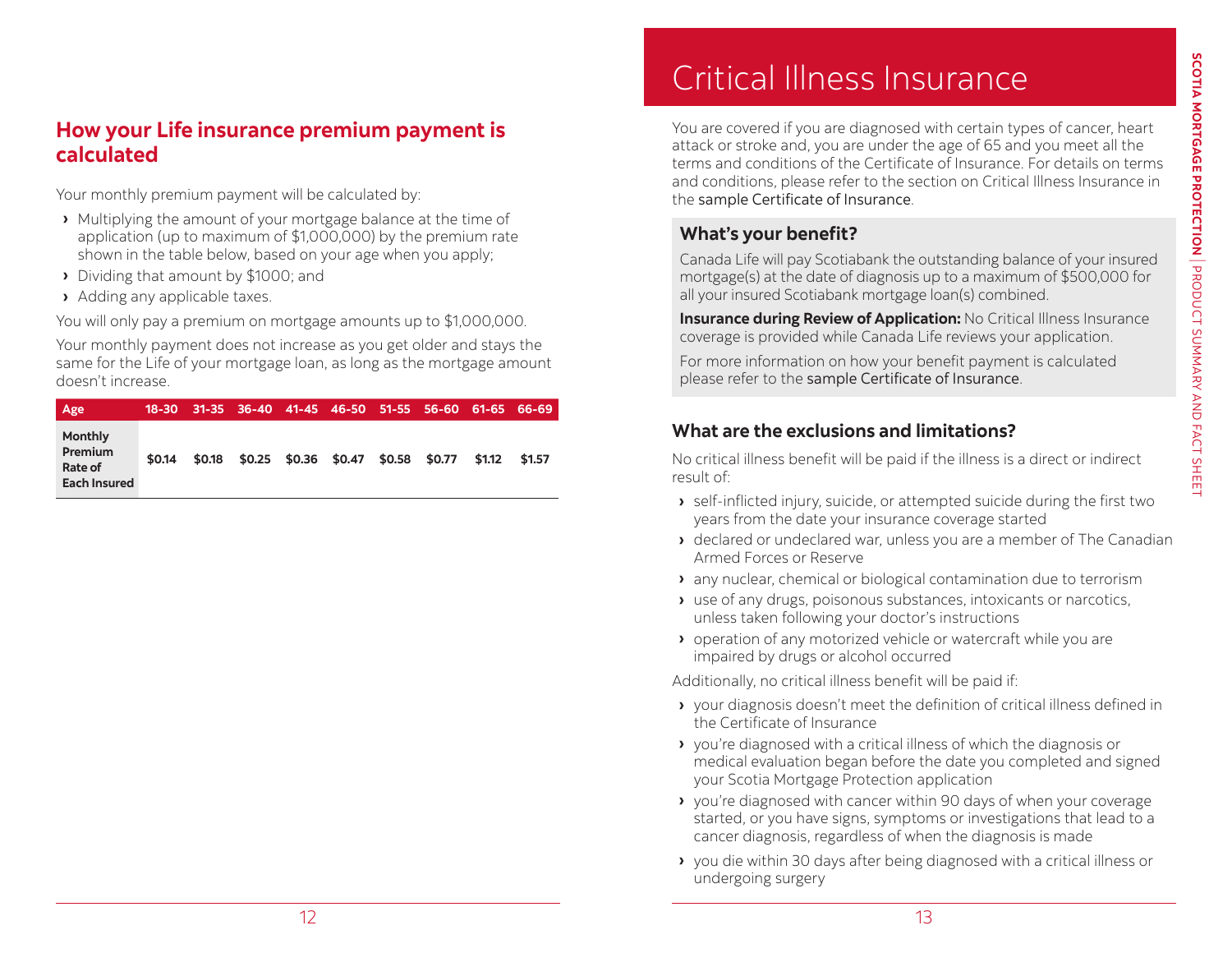<span id="page-7-0"></span>Other limitations and exclusions may apply. Refer to the [sample](https://www.canadalife.com/insurance/creditor-insurance/distribution-guide-and-product-summary)  [certificate of insurance](https://www.canadalife.com/insurance/creditor-insurance/distribution-guide-and-product-summary) for complete information.

#### **How your Critical Illness insurance premium payment is calculated**

Your monthly premium payment will be calculated by:

- **›** Multiplying the amount of your mortgage balance at the time of application (up to maximum of \$500,000) by the premium rate shown in the table below based on your age at the time of application
- **›** Dividing that amount by \$1,000; and
- **›** Adding any applicable tax

The result of that, will be your monthly payment. You will only pay a premium on amounts up to \$500,000. Provincial taxes are added where applicable.

Your monthly payment does not increase as you get older and stays the same for the life of the mortgage loan as long as the mortgage amount doesn't increase.

| Age                                                       |  | 18-30 31-35 36-40 41-45 46-50 51-55 56-60 61-65 |  |        |        |
|-----------------------------------------------------------|--|-------------------------------------------------|--|--------|--------|
| <b>Monthly</b><br><b>Premium Rate for</b><br>Each Insured |  | \$0.16 \$0.21 \$0.30 \$0.50 \$0.73 \$1.07       |  | \$1.88 | \$2.25 |

# Disability Insurance

You are covered if you become disabled before the age of 70 and are unable to work because you are sick or injured and can't carry out the duties of your full-time job and you meet all terms and conditions of the Certificate of Insurance. For details on terms and conditions, please refer to the section on Disability Insurance in the [sample Certificate of Insurance](https://www.canadalife.com/insurance/creditor-insurance/distribution-guide-and-product-summary).

#### **What's your benefit?**

Canada Life will pay Scotiabank your insured mortgage payment, up to a maximum of \$3,500 per insured mortgage account, including your insurance premium, for every month you are disabled up to a maximum of 24 months per disability. The monthly benefit includes principal, interest, bank administered property taxes, life premium and/or critical illness premiums on the date of disability (including provincial sales tax payable on the total amount of premium)

Canada Life will pay up to a maximum of 48 months in total for disability benefits per Mortgage account in your lifetime

**60 day waiting period:** if you become disabled, you will have to wait 60 days from your date of disability before benefits are payable. This means you are responsible for any mortgage payment due during this 60 day period.

To qualify for disability benefits you must be under continuous care of a doctor, not receive any wages or profit for any activity and provide proof of your Disability claim to Canada Life.

#### **What are the exclusions and limitations?**

No disability benefit will be paid if your disability is directly or indirectly related to:

- **›** normal pregnancy
- **›** elective cosmetic or experimental surgery or treatment
- **›** drug or alcohol abuse unless you are in a rehabilitation program, hospitalized or have a disease that if use of drugs or alcohol stopped, would cause a disability
- **›** intentional self-inflicted injury
- **›** your impairment by alcohol or drugs
- **›** your participation or attempted participation in a criminal offence
- **›** declared or undeclared war unless you are on active military duty as a member of the Canadian Forces or Canadian Forces Reserve

Other limitations and exclusions may apply. Please refer to the [sample](https://www.canadalife.com/insurance/creditor-insurance/distribution-guide-and-product-summary)  [Certificate of Insurance](https://www.canadalife.com/insurance/creditor-insurance/distribution-guide-and-product-summary) for complete information.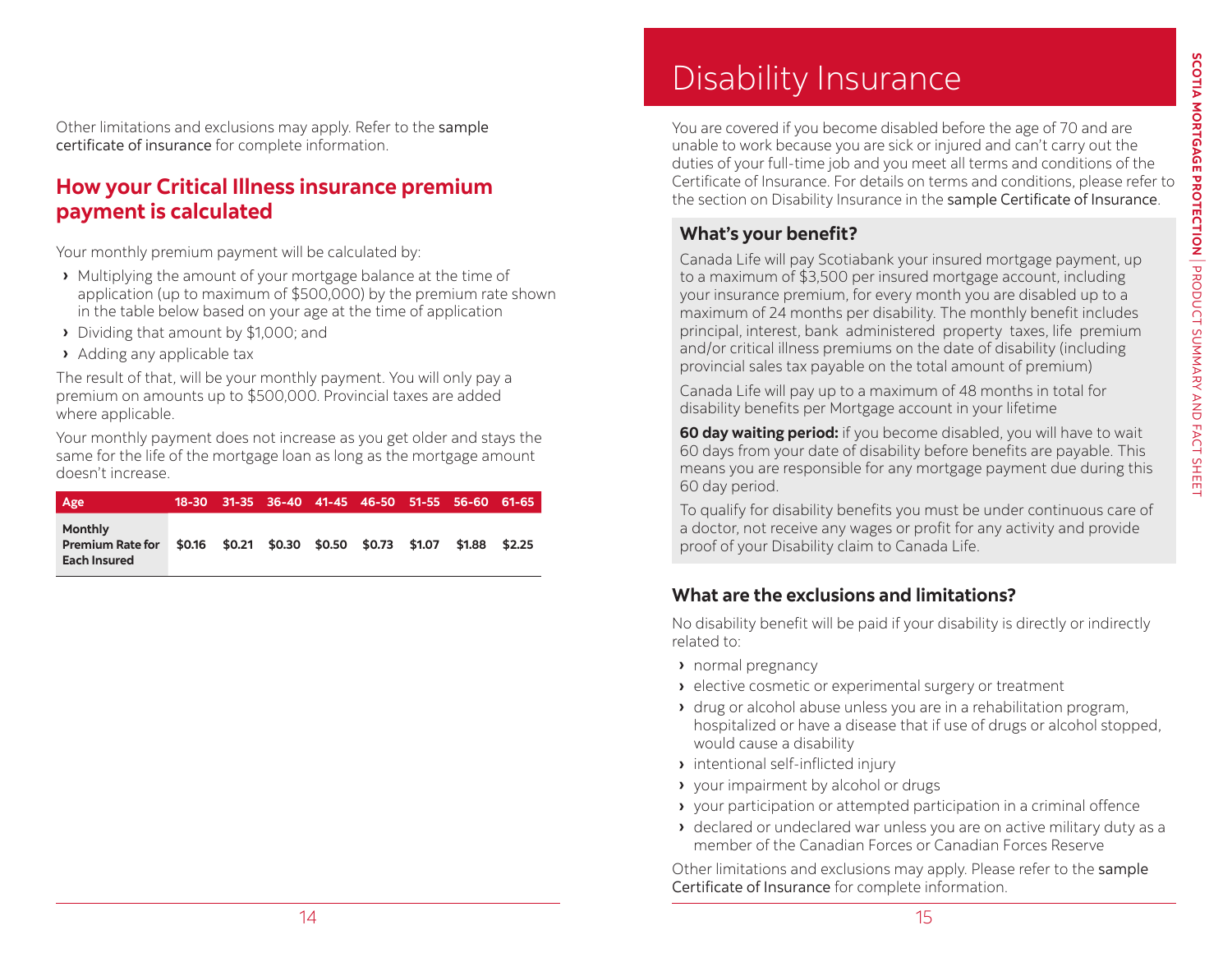#### <span id="page-8-0"></span>**How your Disability premium payment is calculated**

Your monthly premium is calculated based on Your age and the monthly equivalent payment amount of Your Mortgage, including principal, interest, Scotia Mortgage Protection premium for Life and Critical Illness insurance coverage and any applicable sales taxes and bank administered taxes, up to \$3,500.

Your monthly mortgage payment (including insurance premiums) will be multiplied by the premium rate shown in the table below based on your age at the time of application. The resulting amount will be divided by \$100 and the result of that will be your monthly payment. Provincial taxes are added where applicable.

Your monthly premium will change any time there is a change in your insured mortgage payment.

Refer to the [sample Certificate of Insurance](https://www.canadalife.com/insurance/creditor-insurance/distribution-guide-and-product-summary) for further details on how premiums will be calculated.

| Age                                                          | 18-29  | 30-35 36-40 41-45 46-50 51-55 56-60 61-64 65-69         |  |  |  |
|--------------------------------------------------------------|--------|---------------------------------------------------------|--|--|--|
| <b>Monthly</b><br><b>Premium</b><br>rate for<br>each insured | \$1.48 | \$1.98 \$2.48 \$2.98 \$3.53 \$4.03 \$4.98 \$5.98 \$6.93 |  |  |  |

# Job Loss Insurance

You are covered if you involuntarily lose your job or are permanently laid off before the age of 70 for no fault of your own and you meet all terms and conditions of the certificate. You must be approved for Disability Insurance to qualify for Job Loss coverage. For details on terms and conditions, please refer to the section on Job Loss Insurance in the [sample Certificate of Insurance](https://www.canadalife.com/insurance/creditor-insurance/distribution-guide-and-product-summary).

#### **What's your benefit?**

Canada Life will pay Scotiabank your insured mortgage payment, including your insurance premium, for every month you are unemployed. The monthly benefit includes principal, interest, bank administered property taxes, life premium and/or critical illness premiums and disability premiums on the date of job loss (including provincial sales tax payable on the total amount of premium).

Canada Life will pay up to a maximum of 12 months in total for job loss benefits per Mortgage account in your lifetime.

**60 day waiting period:** if you lose your job, you will have to wait 60 days from your date of job loss before benefits are payable. This means you are responsible for any mortgage payment due during this 60 day period.

To qualify for job loss benefits you must:

- **›** Have been a full-time employee for a minimum of 180 consecutive days for a salary or wages, working for at least 20 hours each week before you lost your job. The 20 hour work requirement is continuous and must not be calculated through averaging.
- **›** If you are self-employed, have been working for income in a trade or profession in which you were engaged, a partnership in which you were a partner, in your own business, or a private company or entity in which you had an ownership interest; and
- **›** Provide proof you are eligible and have registered to receive Government of Canada Employment Insurance Benefits

For seasonal workers, unemployment during the normal off-season is not considered an involuntary job loss.

#### **What are the exclusions and limitations?**

No benefit will be paid if:

- **›** you became unemployed within 90 days of the effective date of coverage;
- **›** you knew that you were about to become unemployed at the time of application for coverage;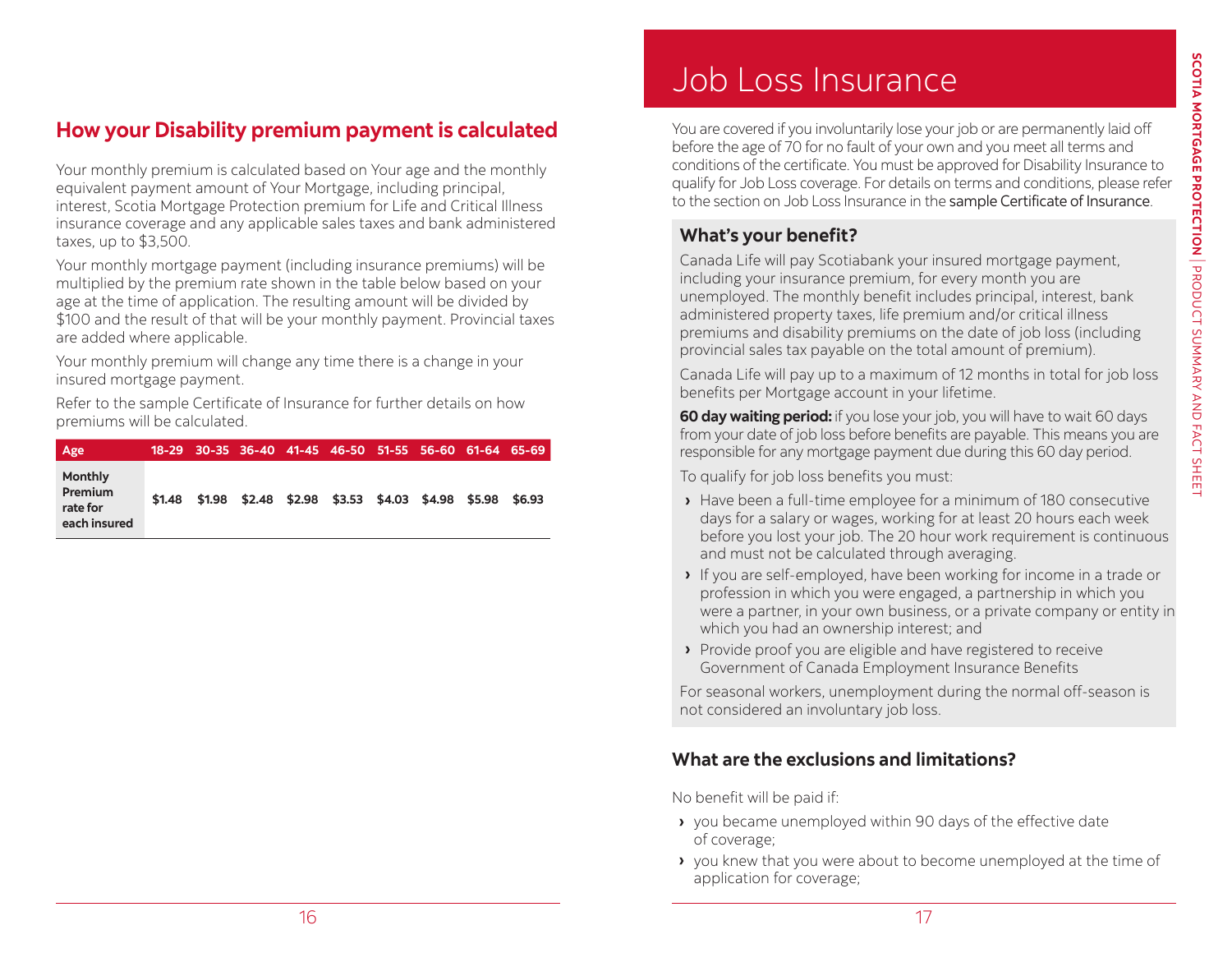- <span id="page-9-0"></span>**›** you fail to provide satisfactory proof of your eligibility of Employment Insurance benefits;
- **›** you are terminated from contract work;
- **›** you are on maternity or parental leave, or a leave of absence; or
- **›** your job loss is a direct or indirect result of:
	- **›** resignation or retirement from employment
	- **›** dismissal from employment for cause;
	- **›** a disability for which benefits are payable through this insurance;
	- **›** a strike or lockout.

Other limitations and exclusions may apply. Please refer to the sample Certificate of Insurance for complete information.

#### **How your Job Loss premium payment is calculated**

Your monthly premium is calculated based on Your age and the monthly equivalent payment amount of Your Mortgage, including principal, interest, Scotia Mortgage Protection premium for Life and Critical Illness insurance coverage and any applicable sales taxes and bank administered taxes, up to \$3,500.

Your monthly mortgage payment (including insurance premiums) will be multiplied by the premium rate shown in the table below based on your age at the time of application. The resulting amount will be divided by \$100 and the result of that will be your monthly payment. Provincial taxes are added where applicable.

Your monthly premium will change any time there is a change in your insured mortgage payment.

Please refer to the sample Certificate of Insurance for further details on how premiums will be calculated.

| Age                                                          |        |        | 18-29 30-35 36-40 41-45 46-50 51-55 56-60 61-64 65-69 |  |  |        |
|--------------------------------------------------------------|--------|--------|-------------------------------------------------------|--|--|--------|
| <b>Monthly</b><br><b>Premium</b><br>rate for<br>each insured | \$1.60 | \$1.60 | \$1.60 \$1.40 \$1.40 \$1.40 \$1.20 \$1.20             |  |  | \$1.20 |

## More information about your overall insurance coverage

#### **TIERED MORTGAGE INSURANCE DISCOUNTS Applicable for Life and Critical Illness only:**

If your mortgage exceeds \$350,000, you will receive a discount on the life and/or critical illness premium for the amount over \$350,000:

- **›** Tier #1: 30% discount on the Life and/or Critical Illness premium for the mortgage amount between \$350,000.00 - \$499,999.99.
- **›** Tier #2: 35% discount on the Life and/or Critical Illness premium for the mortgage amount between \$500,000.00 - \$1,000,000.00.

To calculate your premium, including any applicable tiered mortgage discounts, please go to: https://dmts.scotiabank.com/tools/ creditorinsurancemortgage/en/index.html

#### **MULTIPLE COVERAGE ADVANTAGES**

#### **Premium Reduction**

If you and/or another borrower on the mortgage account are insured for two insurance coverages on the same mortgage account, you and/or another borrower will receive a 10% discount on your premium. For each additional insurance coverage that you and/or one other borrower add on the same Mortgage account, you and/or another borrower will receive an additional 5% discount, up to a total maximum discount of 20% on your premium.

#### **Terminal Illness Benefit**

If you apply for and are approved for both Life insurance coverage and Critical Illness insurance coverage, then you are eligible for a terminal illness benefit. The terminal illness benefit is equal to the amount that would have been paid if you had died on the date of your diagnosis, and will be paid if a doctor diagnoses you with an illness that is not a covered critical illness under this certificate, and will likely result in your death within one year of diagnosis.

#### **Making and appealing a claim:**

#### **To make a claim:**

You can request a claim form by calling the following toll-free number:

**1-855-753-4272**, Monday to Friday, 8:00 am to 6:00 pm.

**Procedure and time limits:** You must notify and provide Canada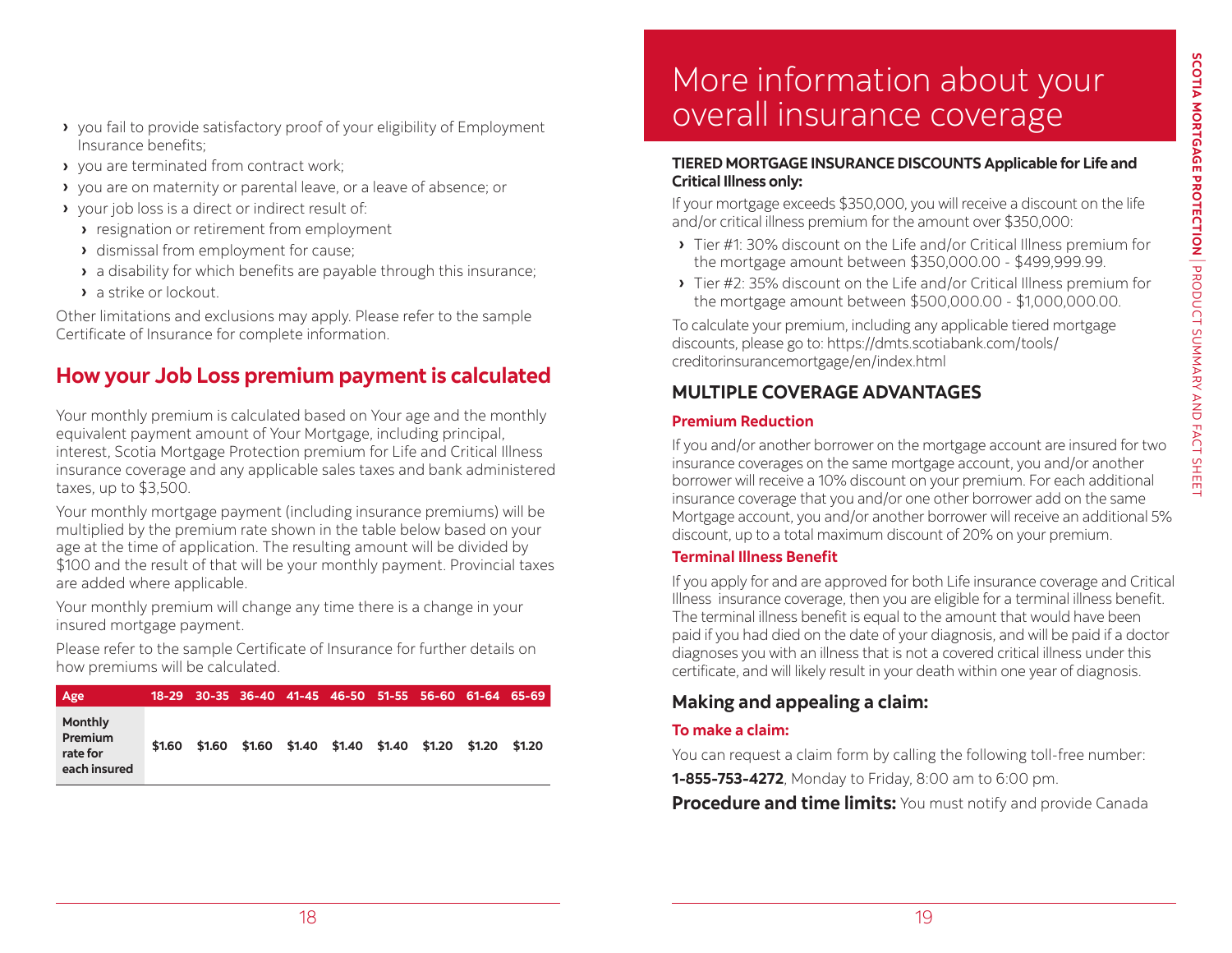<span id="page-10-0"></span>Life, with completed claim forms and any supporting documentation as follows:

- **›** For life claims: no later than 1 year from the date of death.
- **›** For critical illness claims: within 90 days from the date of diagnosis
- **›** For disability and job loss claims: within 150 days from the date of disability

Any written notice must include the Group Policy number: G/H 60350. Canada Life will provide a decision within 30 days after receiving all necessary documents to process your claim. If you do not agree with a decision about your claim, you can appeal at any time in writing and include the reason(s) for the appeal. The costs for any medical evidence needed to support your claim review will be at your own expense.

#### **To appeal a claim decision:**

**Write to:** The Canada Life Assurance Company Creditor Insurance, Claims Department 330 University Avenue Toronto ON, M5G 1R8 **Secure Email:** creditor\_info@canadalife.com **Secure Fax:** 416-552-6657

#### **Have a concern or complaint? We want to hear from you.**

Visit [canadalife.com,](http://canadalife.com) under Customer satisfaction>Customer complaints This site will take you through the complaint process and give you the contact information to make a complaint.

### **Notes**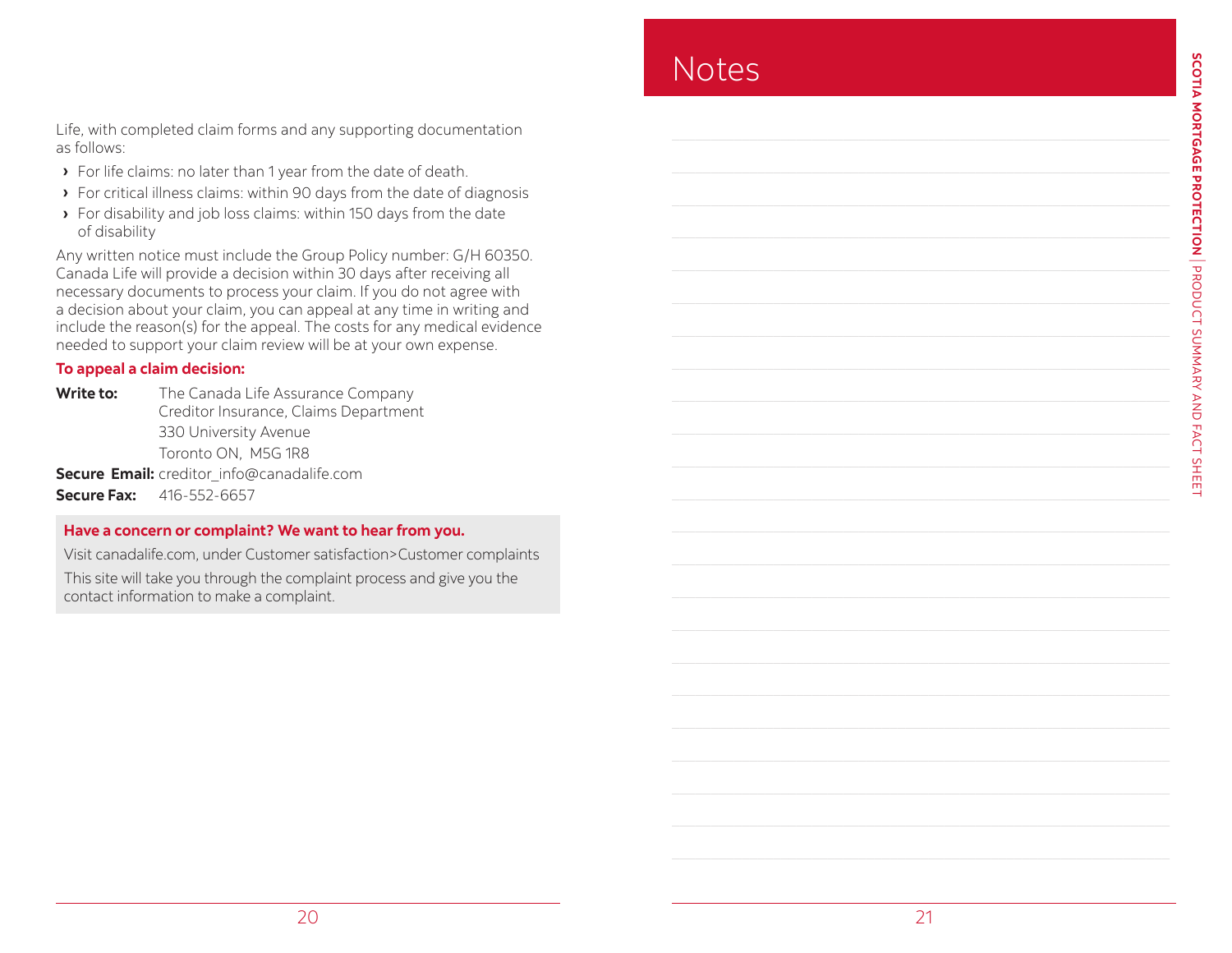### <span id="page-11-0"></span>**Notes**

#### **NOTICE OF RESCISSION OF AN INSURANCE CONTRACT**

#### **NOTICE GIVEN BY A DISTRIBUTOR**

Section 440 of the Act respecting the distribution of financial products and services (chapter D-9.2)

#### **THE ACT RESPECTING THE DISTRIBUTION OF FINANCIAL PRODUCTS AND SERVICES GIVES YOU IMPORTANT RIGHTS.**

The Act allows you to rescind an insurance contract, **without penalty**, within 10 days of the date on which it is signed. However, the insurer may grant you a longer period.

To rescind the contract, you must give the insurer notice, within that time, by registered mail or any other means that allows you to obtain an acknowledgement of receipt.

Despite the rescission of the insurance contract, the first contract entered into will remain in force. Caution, it is possible that you may lose advantageous conditions as a result of this insurance contract; contact your distributor or consult your contract.

After the expiry of the applicable time, you may rescind the insurance contract at any time; however, penalties may apply.

For further information, contact the Autorité des marchés financiers at 1-877-525-0337 or visit www.lautorite.qc.ca.

#### **NOTICE OF RESCISSION OF AN INSURANCE CONTRACT**

To: The Canada Life Assurance Company ("Canada Life")

330 University Avenue Toronto, Ontario M5G 1R8

Date: \_\_\_\_\_\_\_\_\_\_\_\_\_\_\_\_\_\_\_\_\_\_\_\_\_\_\_\_\_\_\_\_\_\_\_\_\_\_\_\_\_\_\_\_\_\_\_\_\_\_\_\_\_\_\_\_\_\_

(Date of sending of notice)

Pursuant to section 441 of the Act respecting the distribution of financial products and services, I hereby rescind insurance contract no.:

\_\_\_\_\_\_\_\_\_\_\_\_\_\_\_\_\_\_\_\_\_\_\_\_\_\_\_\_\_\_\_\_\_\_\_\_\_\_\_\_\_\_\_\_\_\_\_\_\_\_\_\_\_\_\_\_\_\_\_\_\_\_\_\_

\_\_\_\_\_\_\_\_\_\_\_\_\_\_\_\_\_\_\_\_\_\_\_\_\_\_\_\_\_\_\_\_\_\_\_\_\_\_\_\_\_\_\_\_\_\_\_\_\_\_\_\_\_\_\_\_\_\_\_\_\_

\_\_\_\_\_\_\_\_\_\_\_\_\_\_\_\_\_\_\_\_\_\_\_\_\_\_\_\_\_\_\_\_\_\_\_\_\_\_\_\_\_\_\_\_\_\_\_\_\_\_\_\_\_\_\_\_\_\_\_\_\_

\_\_\_\_\_\_\_\_\_\_\_\_\_\_\_\_\_\_\_\_\_\_\_\_\_\_\_\_\_\_\_\_\_\_\_\_\_\_\_\_\_\_\_\_\_\_\_\_\_\_\_\_\_\_\_\_\_\_\_\_\_

(Number of contract, if indicated)

Entered into on:

(Date of signature of contract)

In: \_\_\_\_\_\_\_\_\_\_\_\_\_\_\_\_\_\_\_\_\_\_\_\_\_\_\_\_\_\_\_\_\_\_\_\_\_\_\_\_\_\_\_\_\_\_\_\_\_\_\_\_\_\_\_\_\_\_\_\_\_

(Place of signature of contract)

(Name of client)

(Signature of client)